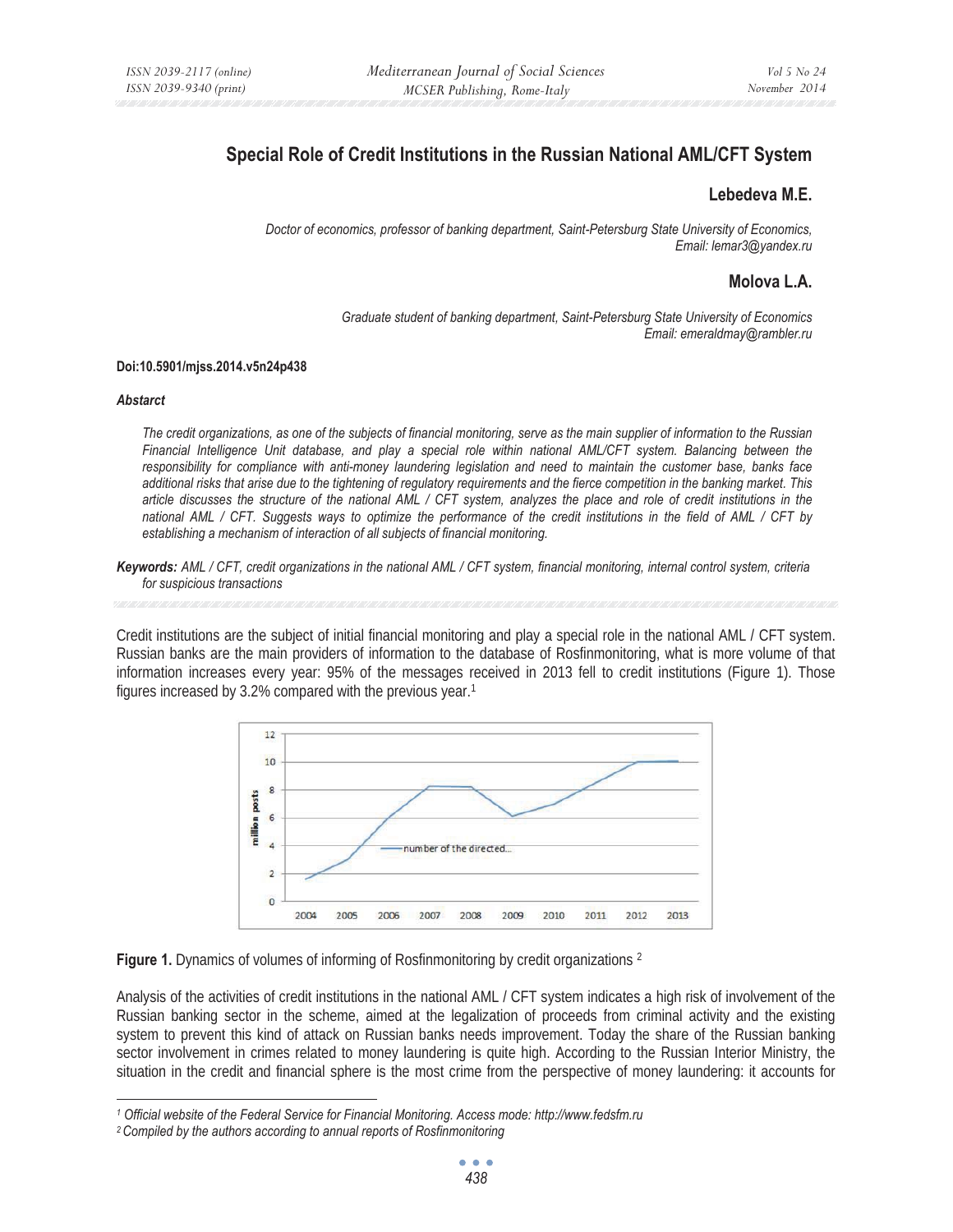| ISSN 2039-2117 (online) | Mediterranean Journal of Social Sciences | Vol 5 No 24   |
|-------------------------|------------------------------------------|---------------|
| ISSN 2039-9340 (print)  | MCSER Publishing, Rome-Italy             | November 2014 |

35.8% of the total identified in various sectors of the economy of crime. 3 The Federal Service for Financial Monitoring conducts financial investigations in coordination with federal executive authorities based on data received from credit institutions. Total amount of financial investigations through combating money laundering has increased in 2013 by 11% in relation to 2012 which was more than 30 thousand Investigations. (Figure 2).4

Analysis of data shows that the percentage of the number of transferred material on completion of the investigation to the total number of financial investigations is extremely small, that suggests a large amount of information from the banks and nonoptimal efficiency of the Federal Financial Monitoring Service. In our opinion one of the reasons for this situation is that the state has taken over the functions of criminal law and administrative suppression of criminal abuse in the banking sector, while most of the work on the organization of the system detect and legislator laid prevent this kind of criminal assault mainly on the banks.

Feature of the national AML / CFT system is the absence of the principle of feedback between the public and the banking sector, i.e. the principle of one-way interaction, namely the detection of bank operations subject by the money laundering legislation bank forms and sends information about the operation to the Federal Financial Monitoring Service. However, there is no notices or directives from the Federal Financial Monitoring Service of the measures to be taken in relation to the customer. The current practice, in our opinion, leads to an increase in disparities between the number of incoming messages from banks and the number of actions taken against violators legislation by the Federal Financial Monitoring Service.



**Figure 2.** Results of operations Rosfinmonitoring based on information received from credit institutions.<sup>5</sup>

In our opinion, the organization of interaction of the controller and agents of financial monitoring should be amended as follows: first - a legal requirement "feedback" between the links of the AML / CFT; the second - to the approach of informing about the "suspicious transaction" approach to information about "suspicious customers." In this case, it is crucial to identify specific legislative action (penalties), undertaken by credit institutions in respect of "unscrupulous" customers. As such sanctions can serve as the introduction of a client into a single database of undesirable clients, which will be available for use by all entities of financial monitoring. We represent the possible structure of the organization's internal control system for AML / CFT in a commercial bank, provides for a "feedback" (in the form of evaluation of the AML / CFT, the direction of the recommendations create a database of undesirable clients, etc.) from the regulator (Figure 3).

*<sup>3</sup> Official website of the Ministry of Internal Affairs of the Russian Federation. Access mode: http://mvd.ru 4 Official website of the Federal Service for Financial Monitoring. Access mode: http://www.fedsfm.ru* 

*<sup>5</sup> Compiled by the authors according to annual reports of Rosfinmonitoring*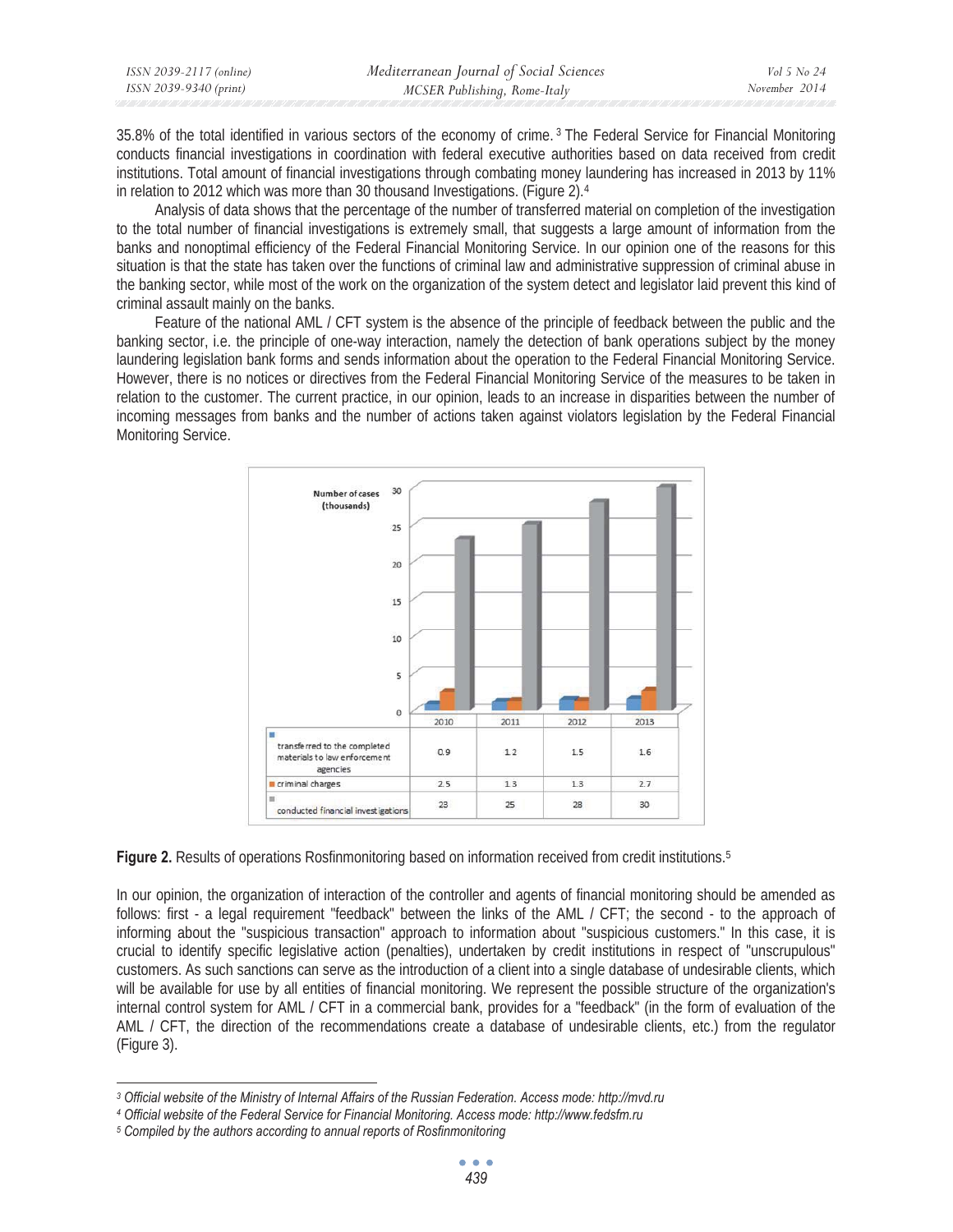

**Figure 3.** Structure of the organization's internal control system for AML / CFT in a commercial bank. Compiled by the authors.

In our opinion, one of the main conditions for effective functioning of the system is independent of the direction from the other activities of the bank. Responsibility for internal control in the AML / CFT system and risk management of the bank involvement in these processes is on the head / board of directors of the credit institution. Division of internal control, a strategy for risk management of the bank involvement in the process of money laundering, which includes a set of rules on the basis of which decisions are made and how to select the option of these solutions (strategy, risk tolerance, or, on the contrary, the strategy of containment of risk). In this case, the approach developed by the bank must give the bank's management to conduct a differentiated policy against customers so that the risks assumed by banks correlated with the income from the provision of banking services. All data obtained during the identification and study of the client, shall be entered in the electronic application form, to which employees will have permanent access to the online mode, in order to inform the risk management process involving the bank in the process of money laundering. Financial Monitoring Service of the bank, conducting testing procedures for a specific client to sign compliance of its operations criteria of suspicious transactions (transactions) as defined by law, request the documents proving the legitimacy of the activities of the client and analyzes the operations of all of its accounts. In this case, coordination is required with the security of the bank to verify the authenticity of documents, check for negative information to the client and to make a positive (negative) decision on its operations.

Law established a mandatory grounds for banks documenting information on a number of transactions, the terms of which the commission to refer them to the transactions carried out for ML / FT. Obviously, some of these in the Act do not have reason to objective criteria, and the development of such criteria directly assigned at the discretion of the banks. In this case, the imperfection of the legislation, in our view, is that there are no uniform criteria clearly defined, and the unity of approaches to determining the nature of the transactions carried out since in some workers with respect to the transaction may have suspicions, and others, the same transaction will not cause them. Therefore, informing the authorized authority will largely depend on the evaluation and appreciation of specific employees of the bank, i.e. would be devoid of objectivity, uniformity of approach and provide the opportunity to create an environment involving employees of the bank, and, consequently, the bank, in the criminal scheme. In order to prevent the dual interpretation of the legislation, propose the creation of a closed list of criteria for suspicious transactions, regularly edited, depending on the economic situation in the country and the world.

So, on the one hand, credit institutions as agents of the national AML / CFT have to comply with the requirements of the money laundering legislation because their activities are associated with a high risk of involvement in the process of legalization of proceeds from crime. On the other hand, in a competitive environment for Russian banks need to